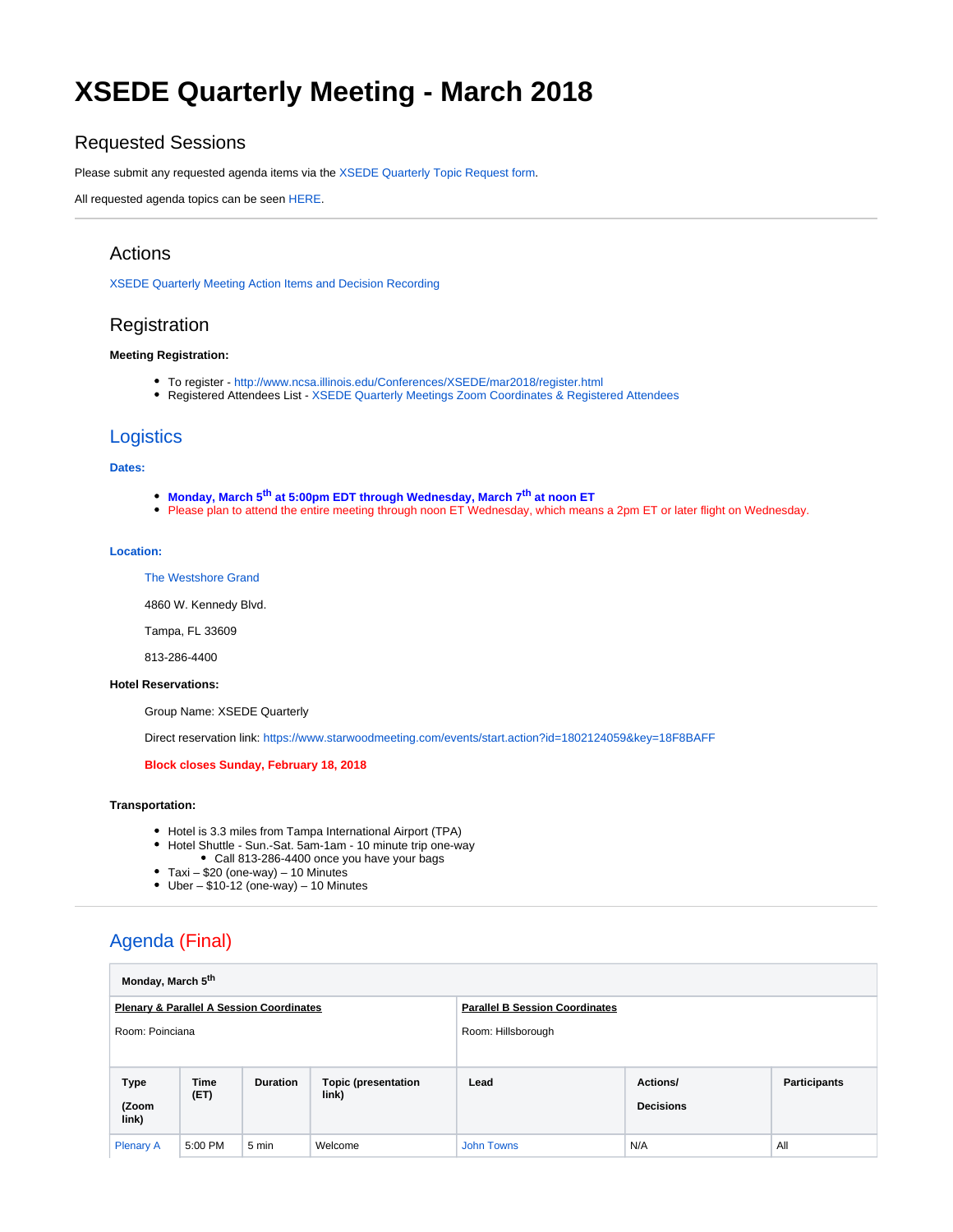|                  |           | 25 min  | <b>PM&amp;R Update</b>                        | Karla Gendler                                      | Scott W.<br><b>PM&amp;R Update</b>                        | All                           |
|------------------|-----------|---------|-----------------------------------------------|----------------------------------------------------|-----------------------------------------------------------|-------------------------------|
| <b>Plenary B</b> | 5:30 PM   | 30 mins | <b>ER Quarterly</b><br>Communication          | <b>Kristin Williamson</b>                          | Leslie F.<br><b>ER Quarterly</b><br>Communication         | All                           |
| Parallel 1A      | $6:00$ PM | 60 mins | <b>ECSS PY8 planning session</b>              | Nancy Wilkins-Diehr / Sergiu<br><b>Sanielevici</b> | Marques B. / Karla G.<br><b>ECSS PY8 planning session</b> | ECSS L3s & ECSS<br><b>PMs</b> |
| Parallel 1B      |           |         | <b>ORCID User Facilities Pilot</b><br>Project | David Hart                                         | Sonia N.<br><b>ORCID User Facilities Pilot</b><br>Project | Maytal D., Victor H.          |
| Dinner           | 7:00 PM   | N/A     | Dinner (Room: Atrium I)                       | N/A                                                | N/A                                                       | All                           |

| Tuesday, March 6 <sup>th</sup> |              |                                                     |                                                |                                                    |                                                            |                                                                                         |  |  |
|--------------------------------|--------------|-----------------------------------------------------|------------------------------------------------|----------------------------------------------------|------------------------------------------------------------|-----------------------------------------------------------------------------------------|--|--|
|                                |              | <b>Plenary &amp; Parallel A Session Coordinates</b> |                                                | <b>Parallel B Session Coordinates</b>              |                                                            |                                                                                         |  |  |
| Room: Poinciana                |              |                                                     |                                                | Room: Gasparilla                                   |                                                            |                                                                                         |  |  |
| <b>Type</b><br>(Zoom<br>link)  | Time<br>(ET) | <b>Duration</b>                                     | <b>Topic</b><br>(presentation<br>link)         | Lead                                               | Actions/<br><b>Decisions</b>                               | <b>Participants</b>                                                                     |  |  |
| <b>Breakfast</b>               | 7:00 AM      | 60 min                                              | Breakfast (Room:<br>Atrium I)                  | N/A                                                | N/A                                                        | All                                                                                     |  |  |
| <b>Plenary D</b>               | 8:00 AM      | 30 min                                              | <b>NSF Updates &amp;</b><br>Thoughts           | <b>Bob Chadduck</b>                                | Ron P.<br>N/A                                              | All                                                                                     |  |  |
| <b>Plenary E</b>               | 8:30 AM      | 30 min                                              | <b>CEE PY8 Planning</b><br><b>Summary</b>      | <b>Kelly Gaither</b>                               | Karla G.<br><b>CEE PY8 Planning</b><br><b>Summary</b>      | All                                                                                     |  |  |
| <b>Plenary F</b>               | 9:00 AM      | 30 min                                              | <b>ECSS PY8 Planning</b><br><b>Summary</b>     | <b>Nancy Wilkins-Diehr</b><br>/ Sergiu Sanielevici | Marques B.<br><b>ECSS PY8 Planning</b><br><b>Summary</b>   | All                                                                                     |  |  |
| <b>Plenary G</b>               | 9:30 AM      | 30 min                                              | <b>XCI PY8 Planning</b><br><b>Summary</b>      | <b>David Lifka</b>                                 | Deb N.<br>N/A                                              | All                                                                                     |  |  |
| <b>Break</b>                   | 10:00<br>AM  | 15 min                                              | <b>Break</b>                                   | N/A                                                | N/A                                                        | All                                                                                     |  |  |
| <b>Plenary H</b>               | 10:15<br>AM  | 30 min                                              | <b>Ops PY8 Planning</b><br><b>Summary</b>      | <b>Gregory Peterson</b>                            | Scott W.<br>Ops PY8 Planning<br><b>Summary</b>             | All                                                                                     |  |  |
| Plenary I                      | 10:45<br>AM  | 30 min                                              | RAS PY8 Planning<br><b>Summary</b>             | <b>David Hart</b>                                  | Sonia N.<br>N/A                                            | All                                                                                     |  |  |
| <b>Plenary J</b>               | 11:15<br>AM  | 30 min                                              | PgO PY8 Planning<br><b>Summary</b>             | <b>Ron Payne</b>                                   | Laura H.<br>PgO PY8 Planning<br><b>Summary</b>             | All                                                                                     |  |  |
| <b>Plenary K</b>               | 11:45<br>AM  | 30 min                                              | <b>XSEDE Secondary</b><br><b>Data Products</b> | <b>Ron Payne</b>                                   | Laura H.<br><b>XSEDE Secondary</b><br><b>Data Products</b> | All                                                                                     |  |  |
| Lunch                          | 12:15<br>AM  | 45 min                                              | Lunch (Room: Atrium<br>$\vert$                 | N/A                                                | N/A                                                        | All                                                                                     |  |  |
| <b>Parallel</b><br>2A          | 1:00 pM      | 60 min                                              | Chat support for<br>users                      | <b>Philip Blood</b>                                | Marques B.<br>Chat support for<br>users                    | XRAS, Maytal Dahan, ECSS L3s: Lonnie Crosby, J<br>ohn Cazes, Marlon Pierce, Jay Alameda |  |  |
| Parallel<br>2B                 |              |                                                     | L1/L2 Meeting<br>(Closed Session)              | <b>John Towns</b>                                  | Ron P.<br>N/A                                              | L2 Directors only                                                                       |  |  |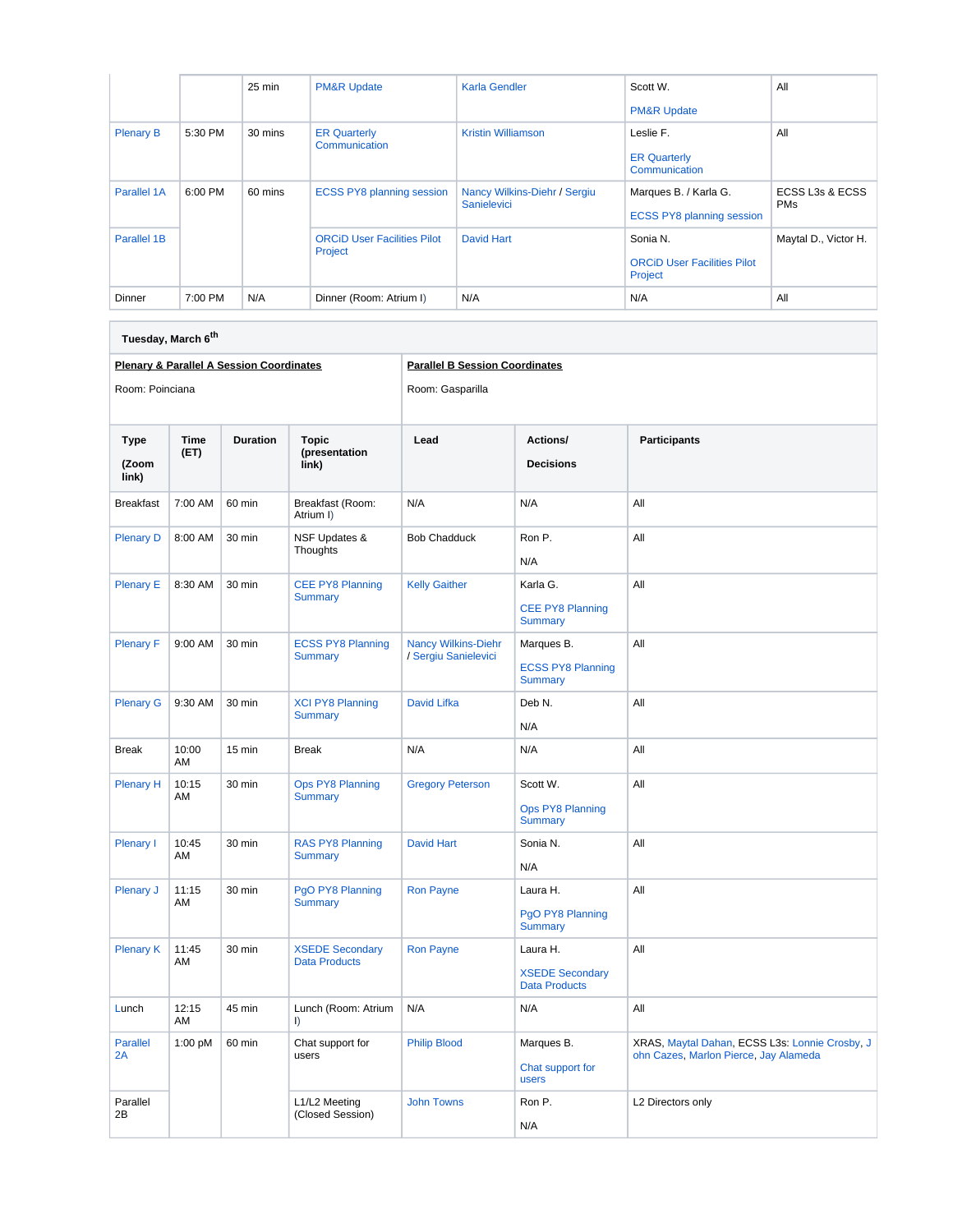| <b>Parallel</b><br>3A | 2:00 PM | 60 mins          | <b>XSEDE Developer</b><br><b>Coordination Council</b><br><b>RAS Q2 Plans</b><br><b>RACD Plans</b> | <b>David Hart</b>         | Sonia N.<br><b>XSEDE Developer</b><br><b>Coordination Council</b>         | Ester S., JP N., Maytal D., Gary R.                                                      |
|-----------------------|---------|------------------|---------------------------------------------------------------------------------------------------|---------------------------|---------------------------------------------------------------------------|------------------------------------------------------------------------------------------|
| <b>Parallel</b><br>3B |         |                  | <b>Science Highlights</b><br><b>Selection &amp; Creation</b>                                      | <b>Kristin Williamson</b> | Leslie F.<br><b>Science Highlights</b><br><b>Selection &amp; Creation</b> | John T., ER, Nancy W-D., Kelly G.                                                        |
| <b>Break</b>          | 3:00 PM | $15 \text{ min}$ | <b>Break</b>                                                                                      | N/A                       | N/A                                                                       | All                                                                                      |
| <b>Parallel</b><br>4A | 3:15 PM | 60 mins          | <b>Allocation process</b><br>reform status                                                        | <b>David Hart</b>         | Sonia N.<br><b>Allocation process</b><br>reform status                    | Sergiu S., Emre B.                                                                       |
| <b>Parallel</b><br>4B |         |                  | Software integration<br>requests                                                                  | <b>David Lifka</b>        | Deb N.<br>Software integration<br>requests                                | XCI, John T., Nancy W-D., Kelly G.                                                       |
| <b>Parallel</b><br>5A | 4:15 PM | 60 mins          | <b>Code of Conduct</b>                                                                            | <b>Linda Akli</b>         | Dana B.<br><b>Code of Conduct</b>                                         | John T., Kelly G., Jay A., Lorna R., Lizanne D.,<br>Ken H., Mike P., Marisa B., Susan M. |
| <b>Parallel</b><br>5B |         |                  | Ops Non-FTE<br><b>Budget Meeting</b>                                                              | <b>Victor Hazlewood</b>   | Scott W.<br>Ops Non-FTE<br><b>Budget Meeting</b>                          | Ops, XCI, Ron                                                                            |
| Close                 | 5:15 PM | N/A              | Close                                                                                             | N/A                       | N/A                                                                       | N/A                                                                                      |

 $\overline{\phantom{0}}$ 

| Wednesday, March 7 <sup>th</sup>     |                                       |                                   |                                                                   |                                                                      |                                                 |                     |                       |  |
|--------------------------------------|---------------------------------------|-----------------------------------|-------------------------------------------------------------------|----------------------------------------------------------------------|-------------------------------------------------|---------------------|-----------------------|--|
|                                      | <b>Parallel A Session Coordinates</b> |                                   |                                                                   | <b>Parallel B Session Coordinates</b>                                |                                                 |                     |                       |  |
| Room: Poinciana                      |                                       |                                   |                                                                   | Room: Gasparilla                                                     |                                                 |                     |                       |  |
| Remote coordinates                   |                                       |                                   |                                                                   | Remote coordinates                                                   |                                                 |                     |                       |  |
|                                      |                                       | Zoom: https://zoom.us/j/369780339 |                                                                   | Zoom: https://zoom.us/j/141496987                                    |                                                 |                     |                       |  |
| 0339                                 |                                       |                                   | Phone: (408)638-0968 / (646)876-9923 / (669)900-6833 ID: 369-780- | Phone: (408)638-0968 / (646)876-9923 / (669)900-6833 ID: 141-496-987 |                                                 |                     |                       |  |
| <b>Type</b>                          | <b>Time</b>                           | <b>Duration</b>                   | Topic (presentation link)                                         | Lead                                                                 | Actions/                                        | <b>Participants</b> |                       |  |
| (Zoom<br>link)                       | (ET)                                  |                                   |                                                                   |                                                                      | <b>Decisions</b>                                |                     |                       |  |
| <b>Breakfast</b>                     | 7:00 AM                               | 60 min                            | Breakfast (Room: Atrium I)                                        | N/A                                                                  | N/A                                             | All                 |                       |  |
| <b>Plenary L</b>                     | 8:00 AM                               | 60 mins                           | <b>Champion Impact</b>                                            | Dana Brunson / Henry<br>Neeman / Marisa Brazil                       | Marisa B.                                       | All                 |                       |  |
|                                      |                                       |                                   |                                                                   |                                                                      | N/A                                             |                     |                       |  |
| <b>Parallel</b><br>6A                | 9:00 AM                               | 60 min                            | <b>XSEDE Impact Measures</b>                                      | Ron Payne / Craig Stewart                                            | <b>TBD</b>                                      | John T., L2s, SP&E  |                       |  |
|                                      |                                       |                                   |                                                                   |                                                                      | N/A                                             |                     |                       |  |
| <b>Parallel</b><br>6B                |                                       |                                   | <open></open>                                                     |                                                                      |                                                 |                     |                       |  |
| <b>Break</b>                         | 10:00<br>AM                           | 15 min                            | <b>Break</b>                                                      | N/A                                                                  | N/A                                             | All                 |                       |  |
| <b>Parallel</b><br>10:15<br>7A<br>AM |                                       | 60 min                            | Informing NSF of XSEDE<br>Supported Research                      |                                                                      | <b>John Towns</b>                               | Ron P.              | Nancy W-D., Kelly G., |  |
|                                      |                                       |                                   |                                                                   |                                                                      | N/A                                             | Dave H., Ken H., ER |                       |  |
| <b>Parallel</b><br>7B                |                                       |                                   | <open></open>                                                     |                                                                      |                                                 |                     |                       |  |
| <b>Parallel</b>                      | 11:15                                 | 60 min                            | <b>Publishing XSEDE Data Sets</b>                                 | <b>David Hart</b>                                                    | Sonia N.                                        | All interested      |                       |  |
| 8A                                   | AM                                    |                                   |                                                                   |                                                                      | <b>Publishing XSEDE Data</b><br><b>Sets</b>     |                     |                       |  |
| <b>Parallel</b><br>8B                |                                       |                                   | XSEDE's Participation in Science<br>Node                          | <b>Craig Stewart / Kristin</b><br>Williamson                         | Leslie F.                                       | Ron, ER             |                       |  |
|                                      |                                       |                                   |                                                                   |                                                                      | <b>XSEDE's Participation</b><br>in Science Node |                     |                       |  |
| Close                                | 12:15<br><b>PM</b>                    | N/A                               | Meeting Close - Box Lunch<br>Available outside Poinciana          | N/A                                                                  | N/A                                             | N/A                 |                       |  |